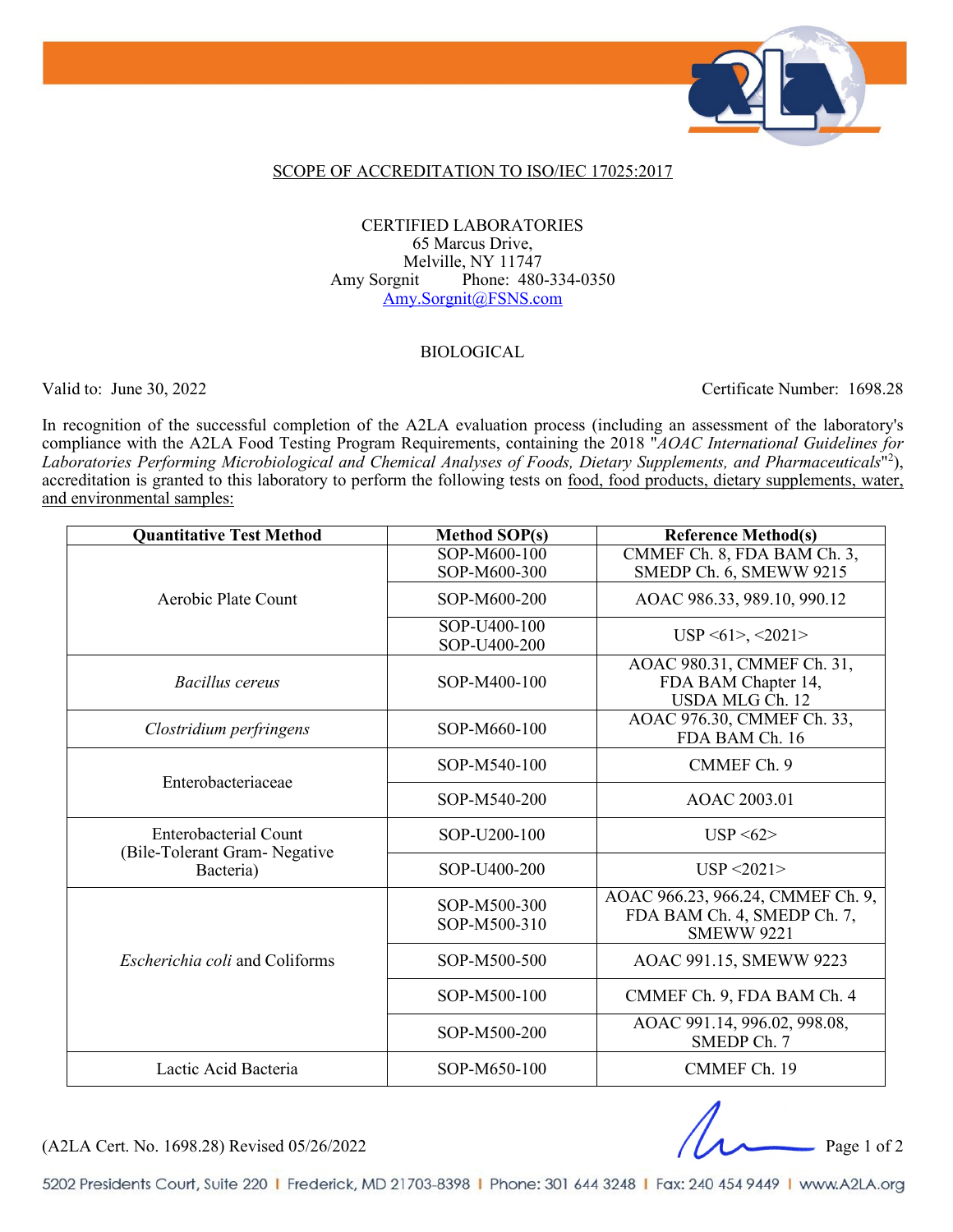| <b>Quantitative Test Method</b> | <b>Method SOP(s)</b>         | <b>Reference Method(s)</b>                          |
|---------------------------------|------------------------------|-----------------------------------------------------|
| Staphylococcus aureus           | SOP-M420-100                 | AOAC 966.23, 975.55, CMMEF Ch. 9,<br>FDA BAM Ch. 12 |
|                                 | SOP-M420-200                 | AOAC 2003.07, 2003.08, 2003.11                      |
| <b>Yeast and Mold</b>           | SOP-M640-400                 | FDA BAM Chapter 18                                  |
|                                 | SOP-M640-200<br>SOP-M640-210 | AOAC 997.02, 2014.05                                |
|                                 | SOP-M640-400                 | CMMEF Ch. 21                                        |
|                                 | SOP-U400-100<br>SOP-U400-200 | USP < 61 > , <2021 >                                |

| <b>Qualitative Platform</b>  | <b>Method SOP(s)</b>                                         | <b>Reference Method(s)</b>                                                                                                                                                             |
|------------------------------|--------------------------------------------------------------|----------------------------------------------------------------------------------------------------------------------------------------------------------------------------------------|
|                              | SOP-M200-400<br>SOP-M200-500                                 | AOAC 993.12, FDA BAM Ch. 10,<br><b>USDA MLG Ch. 8</b><br>(Listeria spp.)                                                                                                               |
| <b>Cultural Confirmation</b> | SOP-M100-500<br>SOP-M100-900<br>SOP-U200-100<br>SOP-U200-200 | AOAC 995.20, FDA BAM Ch. 4,<br>USDA MLG Ch. 4,<br>$USP \le 62$ , $\le 2022$<br>(Candida albicans, Clostridium spp.,<br>E. coli, Pseudomonas aeruginosa,<br>S. aureus, Salmonella spp.) |
|                              | SOP-M300-100                                                 | AOAC-RI 060903<br>$(E. \text{ coli } O157: H7)$                                                                                                                                        |
|                              | SOP-M200-100<br>SOP-M200-110                                 | AOAC 2004.02, 2013.11<br>(Listeria monocytogenes)                                                                                                                                      |
| ELFA (VIDAS) Analysis        | SOP-M200-100<br>SOP-M200-110                                 | AOAC 999.06, 2004.06, 2013.10,<br><b>AOAC-RI 981202</b><br>(Listeria spp.)                                                                                                             |
|                              | SOP-M100-100<br>SOP-M100-150                                 | AOAC 996.08, 2004.03, 2011.03,<br>2013.01, AOAC-RI 020901, 071101<br>(Salmonella spp.)                                                                                                 |
| <b>PCR</b> Analysis          | SOP-M300-200                                                 | AOAC-RI 031002, 050501<br>$(E. \text{ coli } O157: H7)$                                                                                                                                |
|                              | SOP-M200-200                                                 | AOAC-RI 080901, 121402<br>(L. monocytogenes)                                                                                                                                           |
|                              | SOP-M200-200                                                 | AOAC-RI 050903, 081401<br>(Listeria spp.)                                                                                                                                              |
|                              | SOP-M100-200                                                 | AOAC 2013.02, AOAC-RI 081201<br>(Salmonella spp.)                                                                                                                                      |
| VITEK <sub>2</sub>           | SOP-M800-540                                                 | AOAC 2011.17, 2012.02,<br><b>AOAC-RI 080801</b><br>(Yeast, Gram Positive and<br>Gram Negative Bacteria<br>Identification)                                                              |

| <b>Sampling Technique</b> | <b>Sampling Method</b>       | Matrix(ces)                    |
|---------------------------|------------------------------|--------------------------------|
|                           | SOP-G000-300                 | Environmental                  |
| Sampling                  | WI-G500-100                  | Potable Water Collection       |
|                           | SOP-G100-100<br>SOP-G100-200 | Food and Food-Related Products |

(A2LA Cert. No. 1698.28) Revised 05/26/2022 Page 2 of 2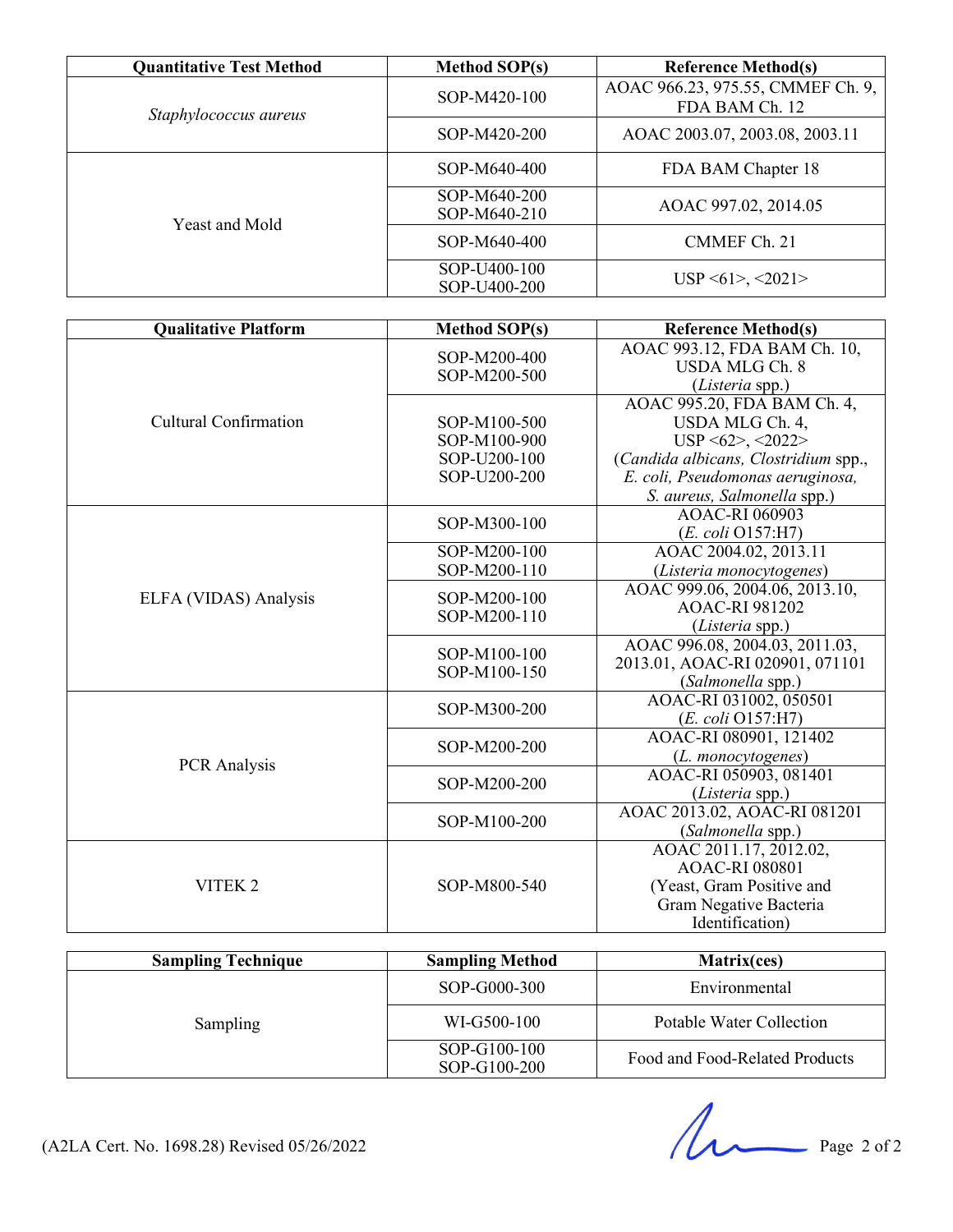



# *Accredited Laboratory*

A2LA has accredited

## **CERTIFIED LABORATORIES**

*Melville, NY*

for technical competence in the field of

### Biological Testing

This laboratory is accredited in accordance with the recognized International Standard ISO/IEC 17025:2017 *General requirements for the competence of testing and calibration laboratories*. This laboratory also meets the requirements of A2LA *R204 – Specific Requirements – Food and Pharmaceutical Testing Laboratory Accreditation Program*. This accreditation demonstrates technical competence for a defined scope and the operation of a laboratory quality management system (*refer to joint ISO-ILAC-IAF Communiqué dated April 2017*).



Presented this 26th day of October 2021.

Vice President, Accreditation Services For the Accreditation Council Certificate Number 1698.28 Valid to June 30, 2022 Revised May 26, 2022

*For the tests to which this accreditation applies, please refer to the laboratory's Biological Scope of Accreditation.*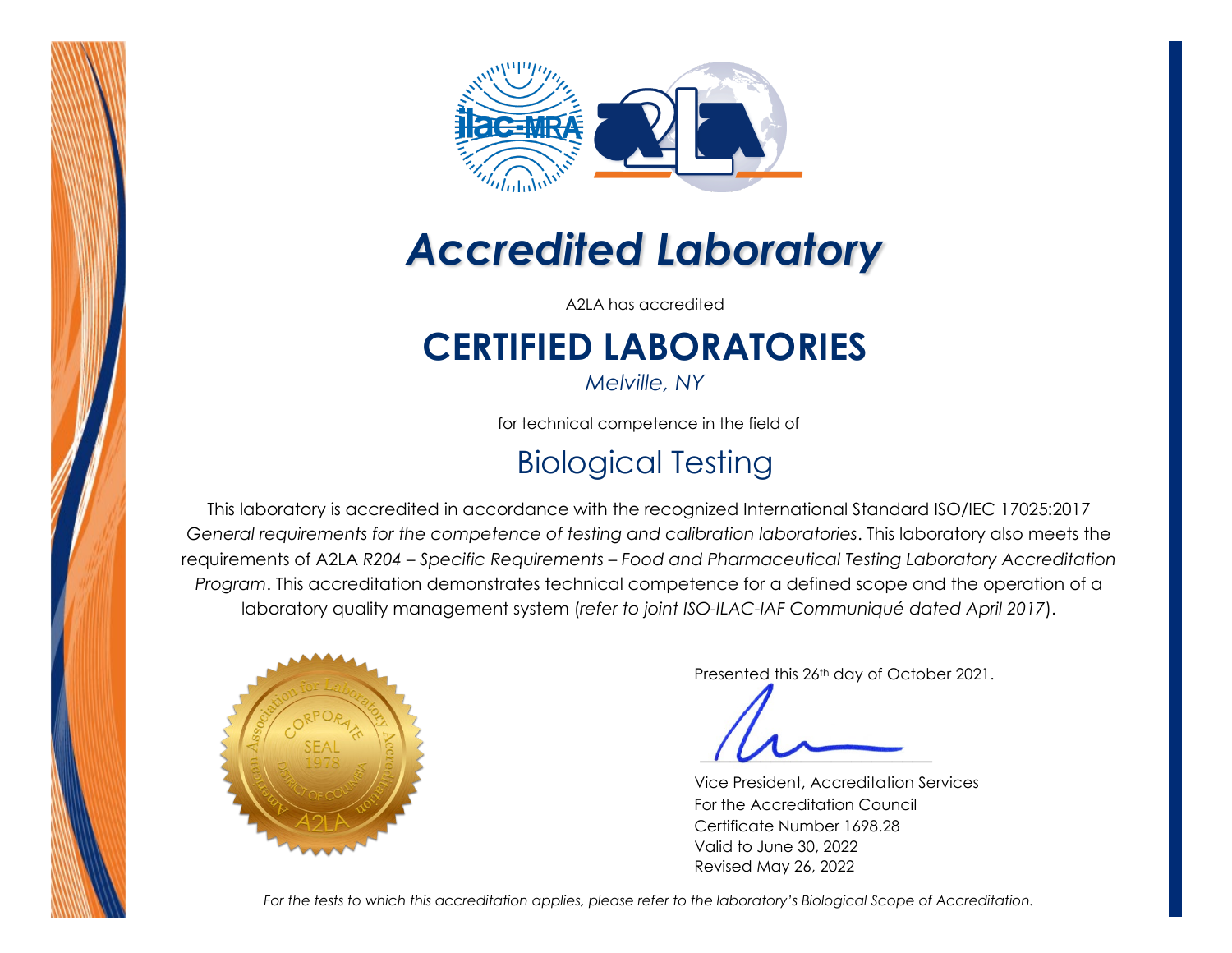

#### SCOPE OF ACCREDITATION TO ISO/IEC 17025:2017

#### CERTIFIED LABORATORIES 65 Marcus Drive, Melville, NY 11747 Amy Sorgnit Phone: 480-334-0350 Amy.Sorgnit@FSNS.com

#### **CHEMICAL**

Valid To: June 30, 2022 Certificate Number: 1698.29

In recognition of the successful completion of the A2LA evaluation process (including an assessment of the laboratory's compliance with the A2LA Food Testing Program Requirements, containing the 2018 "*AOAC International Guidelines for Laboratories Performing Microbiological and Chemical Analyses of Foods, Dietary Supplements and Pharmaceuticals*"), accreditation is granted to this laboratory to perform the following tests on food, and food-related products:

| <b>Test / Technology(ies)</b>                                                                              | <b>Method SOP(s)</b>                                         | <b>Reference Method(s)</b>                                          |
|------------------------------------------------------------------------------------------------------------|--------------------------------------------------------------|---------------------------------------------------------------------|
| Aflatoxin - Fluorometric                                                                                   | SOP-W850-200                                                 | Vicam Aflatest Manual                                               |
| Allergens - ELISA                                                                                          | SOP-W500-305<br>SOP-W500-315                                 | AOAC 2012.01, 2015.05,<br>AOAC-RI 030403, 030404,<br>061201, 101501 |
| Artificial Colors - TLC                                                                                    | SOP-W700-100                                                 | AOAC 988.13 (Young),<br>JAOAC 46(6) 1963 Graichen                   |
| Artificial Sweeteners - TLC                                                                                | SOP-W700-500                                                 | <b>AOAC 969.27</b>                                                  |
| Calories - Calculation                                                                                     | SOP-W900-900                                                 | 21 CFR 101.9 (c)(1)(i)(B)                                           |
| Carbohydrates - Calculation                                                                                | SOP-W900-900                                                 | 21 CFR 101.9 (c)(6)                                                 |
| Chloramphenicol - Immunoassay                                                                              | SOP-W500-100                                                 | Ridascreen R1511                                                    |
| Chloramphenicol - LC/MS/MS                                                                                 | SOP-N500-900                                                 | <b>FDA LIB 4302</b>                                                 |
| Cholesterol - GC                                                                                           | SOP-N200-150                                                 | AOAC 941.09, 954.03, 976.26                                         |
| Curcumin Content of Turmeric Spice and<br>Oleoresins - Spectrophotometric                                  | <b>ASTA 18.0</b>                                             | <b>ASTA 18.0</b>                                                    |
| Decomposition- Net Contents of Frozen<br>Seafood - Organoleptic                                            | SOP-Z100-100<br>SOP-Z100-200<br>SOP-Z100-600<br>SOP-Z300-100 | AOAC 963.18, 967.13                                                 |
| Determination of Oil Soluble Dyes in Capsicum<br>and Turmeric Samples and Products by<br>$HPLC - LC/MS/MS$ | SOP-N500-500                                                 | <b>ASTA 29.0</b>                                                    |
| Dietary Fiber (Total Insoluble and Soluble) -<br>Distillation                                              | SOP-W450-100                                                 | AOAC 991.43                                                         |
| Ethylene Chlorohydrin Residues - GC                                                                        | SOP-N200-650                                                 | ASTA 23.3,<br>Jensen, Lebensm Unters,<br>Forsch $-1988$             |

(A2LA Cert. No. 1698.29) Revised 05/26/2022 Page 1 of 6

5202 Presidents Court, Suite 220 | Frederick, MD 21703-8398 | Phone: 301 644 3248 | Fax: 240 454 9449 | www.A2LA.org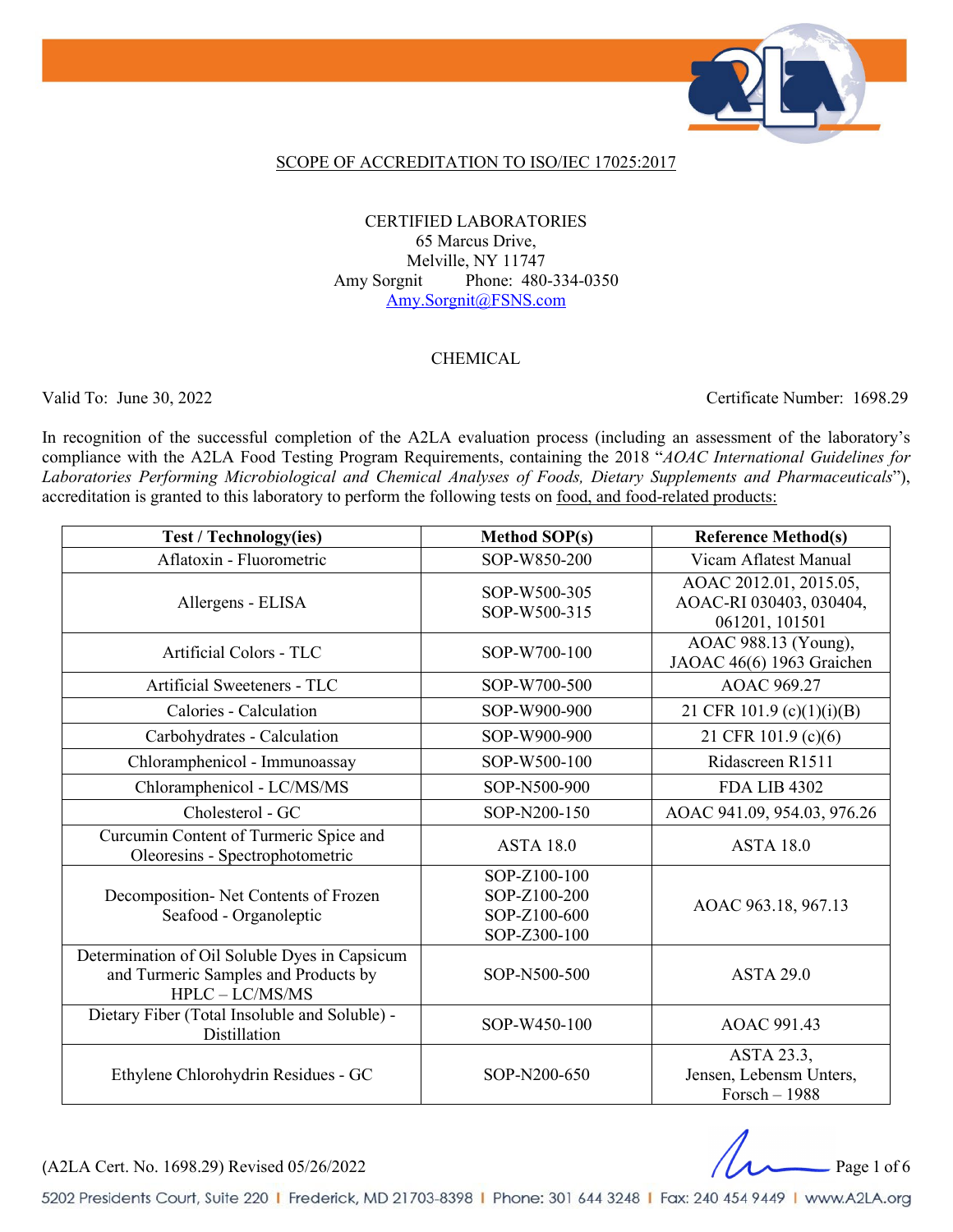| <b>Test / Technology(ies)</b>                                                                                 | <b>Method SOP(s)</b>                                               | <b>Reference Method(s)</b>                                                                                                                                                                                                                                                                                                        |
|---------------------------------------------------------------------------------------------------------------|--------------------------------------------------------------------|-----------------------------------------------------------------------------------------------------------------------------------------------------------------------------------------------------------------------------------------------------------------------------------------------------------------------------------|
| Ethylene Oxide (ETO) - GC                                                                                     | SOP-N200-660                                                       | ASTA 23.2,<br>Jensen, Lebensm Unters,<br>Forsch - 1988 Vol. 187 pgs<br>535-540                                                                                                                                                                                                                                                    |
| Extractable Color in Capsicums and their<br>Oleoresins - Spectrophotometric                                   | SOP-E800-200                                                       | <b>ASTA 20.1</b>                                                                                                                                                                                                                                                                                                                  |
| Fat by Ether Extraction - Gravimetry                                                                          | SOP-W150-400                                                       | AOAC 960.39, 991.36,<br><b>USDA CLG-FAT</b>                                                                                                                                                                                                                                                                                       |
| Fat by Mojonnier Acid Hydrolysis -<br>Extraction / Gravimetry                                                 | SOP-W150-500                                                       | AOAC 922.06, 925.32, 933.05,<br>948.15, 950.54, 952.06,<br>989.05, 995.19, SMEDP 15.086                                                                                                                                                                                                                                           |
| Fatty Acid Profile, including Transfat - GC                                                                   | SOP-N200-100                                                       | AOAC 963.22,<br>AOCS Ce 1F-96                                                                                                                                                                                                                                                                                                     |
| Filth (Macroanalytical) -<br>Microscopy / Macroscopy                                                          | <b>SOP-E200</b><br><b>SOP-E300</b><br>SOP-E600-950<br>SOP-E600-960 | FDA MPM Chapter 5,<br>Subchapters 3, 8, 9, 10, and 11,<br>ASTA 14.0, 14.1, 22.1, 26.0                                                                                                                                                                                                                                             |
| Fluoroquinolones - HPLC / HPLC-MS                                                                             | SOP-N500-200                                                       | Schneider, et al, Multiresidue<br>Determination of<br>Fluoroquinolones in Shrimp by<br>HPLC / Fluorescence / MS,<br>JAOAC 88, #4.P 1160(2005);<br>Preparation and LC/MS/MS<br>Analysis of Honey for<br>Fluoroquinolone Residues,<br>Method Developed by Florida<br>Dept. of Agriculture &<br>Consumer Svcs;<br><b>USDA CLG-FL</b> |
| Foreign Matter Identification - Microscopy                                                                    | SOP-E400-100                                                       | AOAC 945.75, 960.51,<br>ASTA 14.0, 14.1                                                                                                                                                                                                                                                                                           |
| Histamine - Fluorometric                                                                                      | SOP-W800-400                                                       | AOAC 977.13                                                                                                                                                                                                                                                                                                                       |
| Light Filth - Microscopy / Macroscopy                                                                         | <b>SOP-E200</b><br><b>SOP-E300</b><br>SOP-E600-950<br>SOP-E600-960 | AOAC Chapter 16,<br>Subchapter 4, 5, 8, 9, 10, 11,<br>12, 14, 15;<br>FDA LIB 2957, 9156, 3172                                                                                                                                                                                                                                     |
| Malachite Green, Gentian Violet,<br>Leucomalachite Green, & Leucogentian Violet -<br>LC/MS/MS                 | SOP-N500-100                                                       | AOAC 2012.25,<br><b>USDA CLG-MGCV3</b>                                                                                                                                                                                                                                                                                            |
| Melamine, Cyanuric Acid - LC/MS/MS                                                                            | SOP-N500-400                                                       | <b>FDA LIB 4422</b>                                                                                                                                                                                                                                                                                                               |
| Metals - ICP-OES<br>(Al, Ca, Cu, Fe, K, Mg, Mn, Na, Ti, V, Zn)                                                | SOP-N950-000                                                       | FDA EAM Section 4.4                                                                                                                                                                                                                                                                                                               |
| Metals - ICP-MS<br>(Ag, Al, As, Ba, Be, Cd, Co, Cr, Cu, Fe, Hg, Mn,<br>Mo, Ni, Pb, Sb, Se, Sn, Sr, Tl, V, Zn) | SOP-N900-000                                                       | FDA EAM Section 4.7                                                                                                                                                                                                                                                                                                               |
| Moisture - Distillation                                                                                       | SOP-E700-100                                                       | ASTA 2.0                                                                                                                                                                                                                                                                                                                          |
| Moisture Drying Oven - Gravimetric                                                                            | SOP-W100-100                                                       | AOAC 920.116, 920.193,<br>925.10, 925.23, 926.07, 930.15,<br>931.04, 941.08, 945.39, 950.46,<br>952.08, 984.25, 990.19,<br>SMEDP 15.114,<br><b>USDA CLG MOI</b>                                                                                                                                                                   |

 $\mu$  Page 2 of 6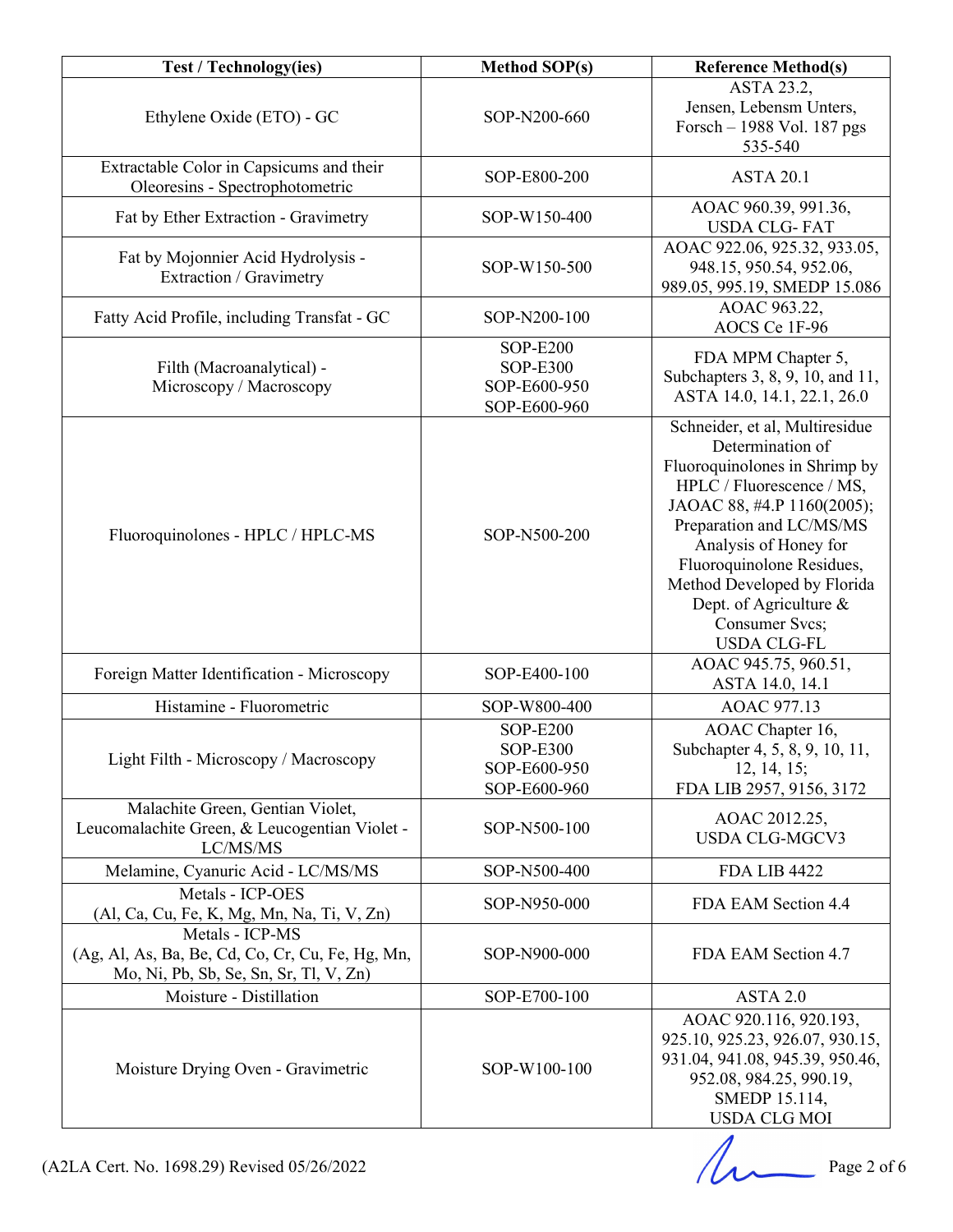| <b>Test Technology(ies)</b>                                                                                          | <b>Method SOP(s)</b>                                         | <b>Reference Method(s)</b>                                                                                                                                                                                                                                          |
|----------------------------------------------------------------------------------------------------------------------|--------------------------------------------------------------|---------------------------------------------------------------------------------------------------------------------------------------------------------------------------------------------------------------------------------------------------------------------|
| Moisture Vacuum Oven - Gravimetric                                                                                   | SOP-W100-200                                                 | ADPI 2002, AOAC 925.09,<br>925.30, 925.40, 925.45, 926.08,<br>927.05, 934.06, 945.62, 977.21,<br>ASTA 2.1, SMEDP 15.114                                                                                                                                             |
| Nitrite - Colorimetric                                                                                               | SOP-W800-100                                                 | AOAC 973.31                                                                                                                                                                                                                                                         |
| Nitrofurans - LC-MS/MS                                                                                               | SOP-N500-300                                                 | <b>FDA LIB 4482</b>                                                                                                                                                                                                                                                 |
| pH - Potentiometry                                                                                                   | SOP-W600-100                                                 | AOAC 981.12                                                                                                                                                                                                                                                         |
| <sup>1</sup> Pesticides -<br>GC-FPD, GC-MS, LC-MS/MS, GC-MS/MS                                                       | SOP-N300-800<br>SOP-N300-820<br>SOP-N200-800<br>SOP-N100-800 | AOAC 2007.01, FDA LIB<br>4110, JAOAC Int. 2004 Sept-<br>Oct 87(5):1224-36, JAOAC Int.<br>2005 Sept-Oct 88(5):1452-62;<br>Pesticide Analytical Manual<br>(3rd Ed.) Vol.1, Ch. 3 with<br>1999 Updates; Quechers<br>Modification of PAM I 303;<br><b>USDA CLG-PST5</b> |
| Piperine Content of Black and White Pepper,<br>their Oleoresins and Soluble Pepper Seasoning -<br>Spectrophotometric | SOP-W800-810                                                 | <b>ASTA 12.1</b>                                                                                                                                                                                                                                                    |
| Protein - Distillation / Titration                                                                                   | SOP-W300-100                                                 | AOAC 991.20                                                                                                                                                                                                                                                         |
| Pungency of Capsicum and their Oleoresins -<br>HPLC / UPLC                                                           | SOP-N400-300<br>SOP-N400-310                                 | ASTA 21.1, 21.3                                                                                                                                                                                                                                                     |
| Salt - Titration                                                                                                     | SOP-W400-100                                                 | AOAC 935.47, 937.09, 960.29,<br><b>USDA CLG-SLT</b>                                                                                                                                                                                                                 |
| Steam Volatile Oil in Cassia and other Spices -<br>Distillation                                                      | ASTA 5.2, 16.0                                               | ASTA 5.2, 16.0                                                                                                                                                                                                                                                      |
| Sudans - HPLC                                                                                                        | SOP-N400-500                                                 | ASTA 28                                                                                                                                                                                                                                                             |
| Sugars - IC                                                                                                          | SOP-N400-200                                                 | AOAC 982.14, 996.04                                                                                                                                                                                                                                                 |
| Sulfites - Optimized Monier Williams Method                                                                          | SOP-W300-200                                                 | <b>AOAC 990.28</b>                                                                                                                                                                                                                                                  |
| Titratable Acidity - Titration                                                                                       | SOP-W400-200                                                 | ADPI 916, AOAC 920.124,<br>930.35, 935.57, 942.15,<br>947.05, SMEDP 15.021,<br>15.023,                                                                                                                                                                              |
| Total Ash and Acid Insoluble Ash - Gravimetric                                                                       | SOP-W250-500                                                 | AOAC 941.12, 955.03,<br>ASTA 3.0, 4.0                                                                                                                                                                                                                               |
| Total Hexane Content - GC                                                                                            | SOP-N200-220                                                 | ASTA 27.0 (Modified)                                                                                                                                                                                                                                                |
| Vanillin - Spectrophotometric                                                                                        | SOP-W800-600                                                 | AOAC 966.12                                                                                                                                                                                                                                                         |
| Vitamin A - Spectrophotometric                                                                                       | SOP-N400-700                                                 | AOAC 938.04 (Modified)                                                                                                                                                                                                                                              |
| Vitamin C - HPLC / UPLC                                                                                              | SOP-N400-750<br>SOP-N400-760                                 | AOAC 2012.22<br>AOAC 2012.012                                                                                                                                                                                                                                       |
| Vitamin D - LC/MS/MS                                                                                                 | SOP-N500-700                                                 | AOAC 2011.11                                                                                                                                                                                                                                                        |
| Water Activity - Hygrometry                                                                                          | SOP-W600-500                                                 | AOAC 978.18                                                                                                                                                                                                                                                         |

(A2LA Cert. No. 1698.29) Revised  $05/26/2022$  Page 3 of 6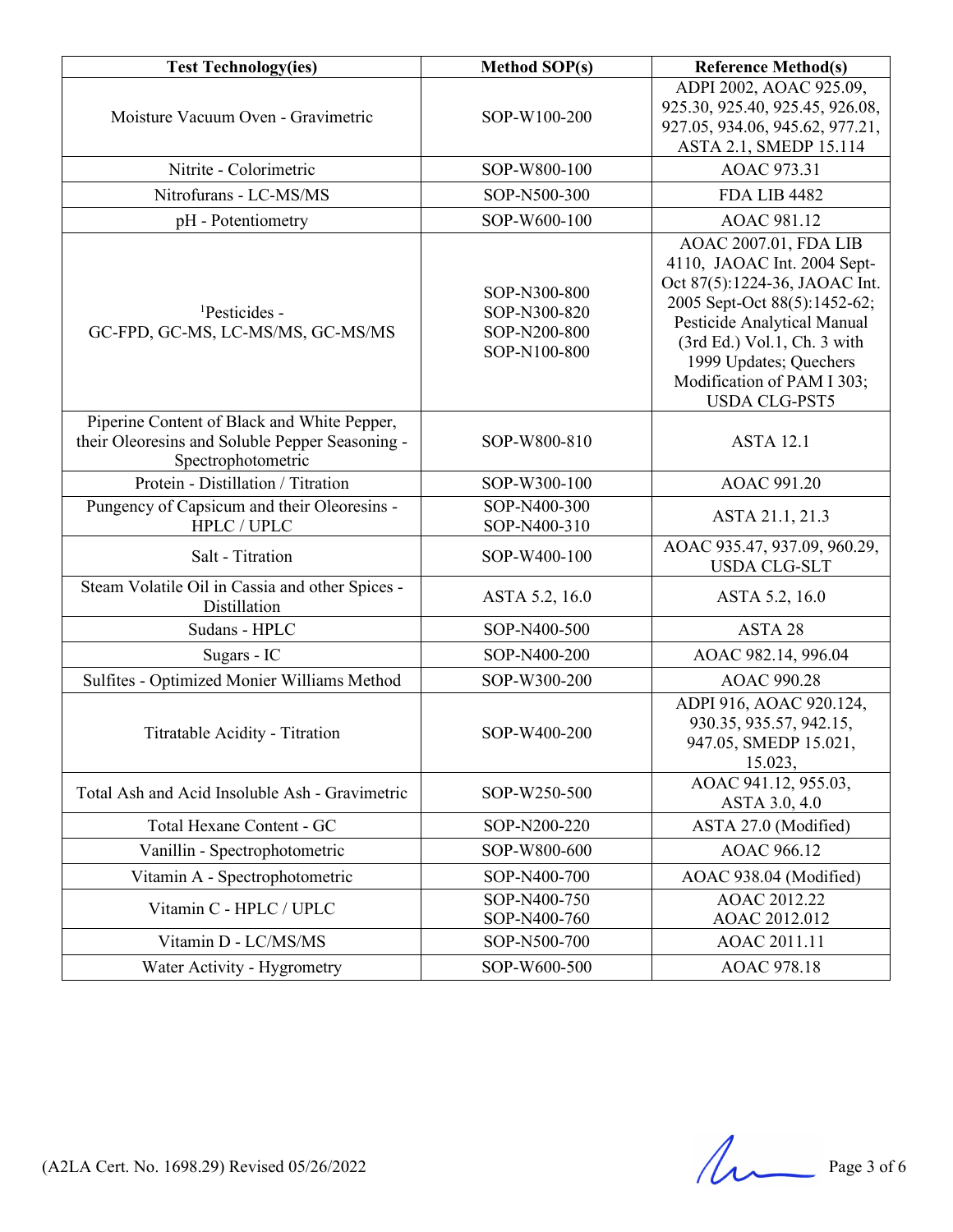| 2,3,5,6-Tetrachloroaniline | 3,4 dichloroaniline         | 3-Hydroxycarbofuran    |
|----------------------------|-----------------------------|------------------------|
| Abamectin                  | Acephate                    | Acetamiprid            |
| Acibenzolar S Methyl       | Acrinathrin                 | Alanycarb              |
| Aldecarb Sulfoxide         | Aldrin                      | Allethrin              |
| Ametoctradin               | Ametryn                     | Aminocarb              |
| Amitraz                    | Atrazine                    | Azadirachtin           |
| Azoxystrobin               | BAM (2,6 dichlorobenzamide) | Benalaxyl              |
| Bendiocarb                 | Benfluralin                 | Bentazon               |
| <b>BHC-alpha</b>           | <b>BHC-beta</b>             | <b>BHC-delta</b>       |
| BHC-gamma (Lindane)        | <b>Bifenazate</b>           | <b>Bifenthrin</b>      |
| <b>Bitertanol</b>          | <b>Boscalid</b>             | Bromopropylate         |
| Bromuconazole I            | Bromuconazole II            | Bupirimate             |
| Buprofezin                 | Butaoxycarboxim             | Butocarboxim           |
| <b>Butralin</b>            | Butylate (Sutan)            | Cadusafos              |
| Captan                     | Carbaryl                    | Carbendazim            |
| Carbetamide                | Carbofuran                  | Carbosulfan            |
| Chlorantranilliprole       | Chlordane-cis               | Chlordane-trans (g)    |
| Chlordene                  | Chlordimeform               | Chlorfenapyr           |
| Chlorfenvinphos            | Chlorobenzilate             | Chloroneb              |
| Chlorothalonil             | Chlorpropham                | Chlorpyrifos (Dursban) |
| Chlorpyrifos-methyl        | Chlorthal (Dacthal, DCPA)   | Chlorthiophos          |
| Clethodim                  | Clofentizine                | Clothianidin           |
| Coumaphos                  | Cyanazine                   | Cyanofenphos           |
| Cyantraniliprole           | Cyazofamid                  | Cycloxydim             |
| Cyflufenamide              | Cyflumetofen                | Cyfluthrin             |
| Cyhalothrin-Lambda         | Cymiazole                   | Cymoxanil              |
| Cypermethrin               | Cyproconazole               | Cyprodinil             |
| Cyromazine                 | Dazomet                     | DDE-p,p'               |
| $DDT-o,p'$                 | DDT-p,p'                    | Deltamethrin           |
| Desmedipham                | Diallate                    | Diazinon               |
| Dichlobenil (2,6           | Dichlorvos                  | Dicloran (botran)      |
| dichlorobenzonitrile)      |                             |                        |
| Dicofol                    | Dicrotophos                 | Dieldrin               |
| Diethofencarb              | Difenoconazole              | Dimethachlor           |
| Dimethoate                 | Dimethomorph I and II       | Dimoxystrobin          |
| Diniconazole               | Dinitramine                 | Dinocap                |
| Dinotefuran                | Dioxacarb                   | Diphenamid             |
| Diphenylamine              | Disulfoton                  | Diuron                 |
| Edifenphos                 | Endosulfan I                | Endosulfan II          |
| Endosulfan Sulfate         | Endrin I-IV                 | <b>EPN</b>             |
| Epoxiconazole              | EPTC (a thiocarbamate)      | Esfenvalerate          |
| Etaconazol 1 and 2         | Ethaboxam                   | Ethafluralin           |
| Ethephon                   | Ethiofencarb                | Ethion                 |
| Ethiprole                  | Ethirimol                   | Ethoprophos (Ethoprop) |
| Ethoxyquin                 | Etofenprox                  | Etoxazole              |

 $(A2LA$  Cert. No. 1698.29) Revised 05/26/2022 Page 4 of 6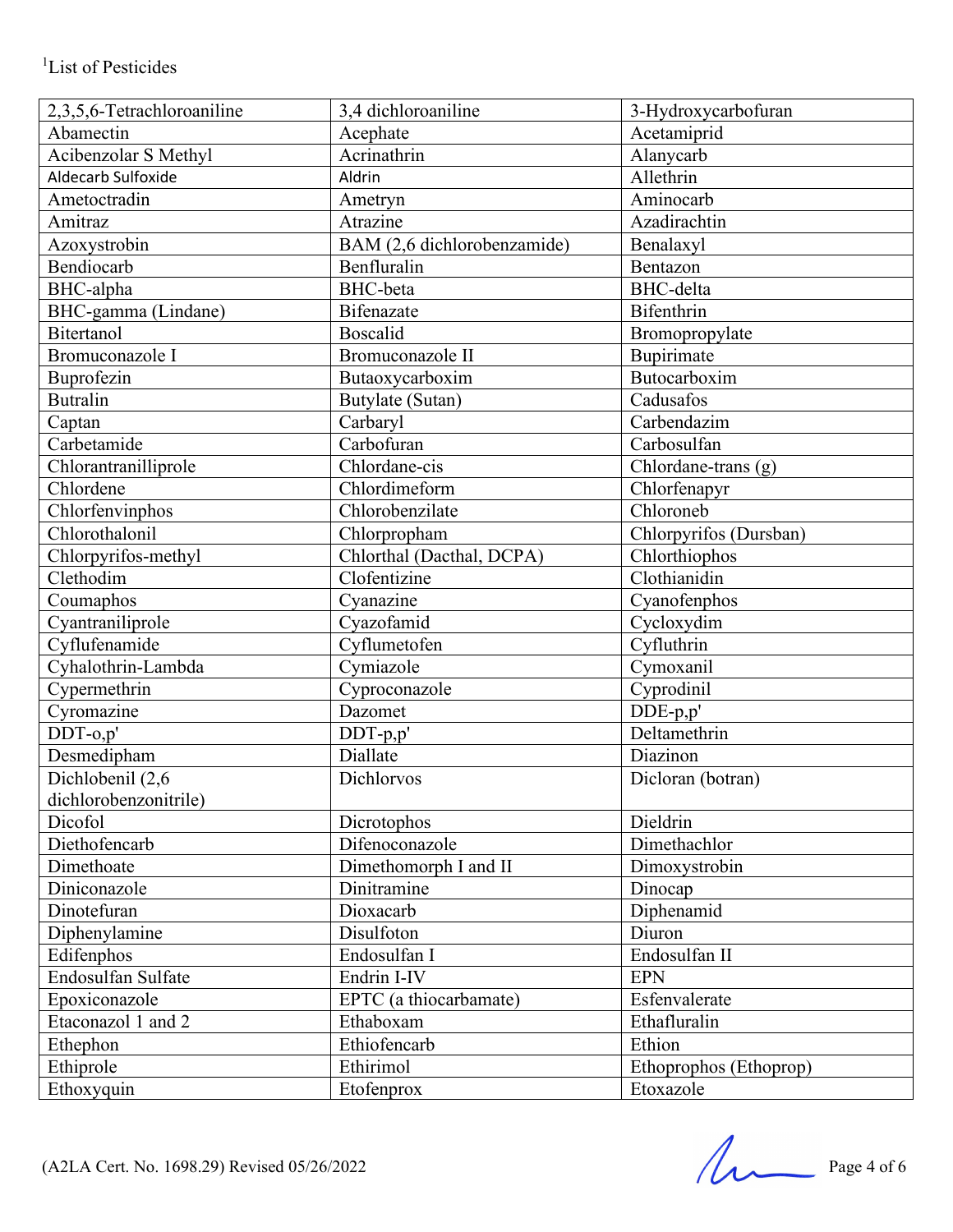| Fenarimol<br>Fenamiphos<br>Fenazaquin<br>Fenbutanin oxide<br>Fenhexamide<br>Fenbuconazole<br>Fenitrothion<br>Fenobucarb<br>Fenoxycarb<br>Fenpropimorph<br>Fenpropathrin<br>Fenpyroximate<br>Fenthion<br>Fenvalerate-a and b<br>Fenuron<br>Flonicamid<br>Fipronil<br>Fluazifop butyl<br>Flubendiamide<br>Fluchloralin<br>Flucythrinate a and b<br>Fludioxonil<br>Flufenoxuron<br>Fluometuron<br>Fluopicolide<br>Fluoxastrobin<br>Fluopyram<br>Flusilazole<br>Fluquinconazole<br>Flutolanil<br>Flutriafol<br>Fluvalinate a and b<br>Fluxapyroxad<br>Flypyradifurone<br>Folpet<br>Fonofos (Dyfonate)<br>Forchlorfenuron<br>Fosetyl Al<br>Formetanate<br>Fuberidazole<br>Furathiocarb<br>Halofenozide<br>Halosulfuron-methyl<br>HCB (hexachlorobenzene)<br>Heptachlor<br>Hexaconazole<br>Heptachlor Epoxide<br>Heptenophos<br>Hexazinone<br>Hexithiazox<br>Imazalil<br>Imidacloprid<br>Iprodione<br>Indoxacarb<br>Isocarbamid<br>Iprovalicarb<br>Isocarbophos<br>Isofenphos<br>Isoprothiolane<br>Isoprocarb<br>Kresoxim-methyl<br>Isoproturon<br>Isopyrazam<br>Linuron<br>Lactofen<br>Lenacil<br>Malathion<br>Lufenuron a and b<br>Malaoxon<br>Manidipropamid<br>Mepronil<br>Mepanipyrim<br>Metalumizone<br>Metaconazole<br>Metalaxyl<br>Methidathion<br>Methiocarb<br>Methamidophos<br>Methomyl<br>Methoxychlor<br>Methoxychlor-p,p<br>Methoxyfenozide<br>Metobromunon<br>Metolachlor<br>Metrafenone<br>Metribuzin<br>Meviphos<br><b>MGK-264</b><br>Molinate<br>Mirex<br>Monolinuron<br>Moxidectin<br>Monocrotophos<br>Nicotine<br>Nitrothal-isopropyl<br>Myclobutanil<br>Nonachlor-cis<br>Nonachlor-trans<br>Novaluron<br>Nuarimol (trimidal)<br>Oxadiazon<br>Omethoate<br>Oxyfluorfen<br>Oxadixyl<br>Oxamyl<br>Paclobutrazole<br>Paraoxon Methyl<br>Paraoxon<br>Parathion Methyl<br>Parathion<br>PCNB (Pentachlornitrobenzene)<br>Pendimethalin<br>Penconazole<br>Pencycaron<br>Pentachloaniline (PCA)<br>Pentachlorobenzene (PCB)<br>Penthiopyrad<br>Permethrin-cis and trans<br>Pentochlorobenzonitrile<br>Phenmedipham<br>Phenothrin<br>Phorate Sulfone<br>Phorate<br>Picoxystrobin<br>Piperonylbutoxide<br>Phosmet<br>Prochloraz<br>Pirimicarb<br>Pirimiphos-methyl<br>Procymidone<br>Profenofos<br>Profluralin | Etridiazole | Famoxadone | Fenamidone |
|--------------------------------------------------------------------------------------------------------------------------------------------------------------------------------------------------------------------------------------------------------------------------------------------------------------------------------------------------------------------------------------------------------------------------------------------------------------------------------------------------------------------------------------------------------------------------------------------------------------------------------------------------------------------------------------------------------------------------------------------------------------------------------------------------------------------------------------------------------------------------------------------------------------------------------------------------------------------------------------------------------------------------------------------------------------------------------------------------------------------------------------------------------------------------------------------------------------------------------------------------------------------------------------------------------------------------------------------------------------------------------------------------------------------------------------------------------------------------------------------------------------------------------------------------------------------------------------------------------------------------------------------------------------------------------------------------------------------------------------------------------------------------------------------------------------------------------------------------------------------------------------------------------------------------------------------------------------------------------------------------------------------------------------------------------------------------------------------------------------------------------------------------------------------------------------------------------------------|-------------|------------|------------|
|                                                                                                                                                                                                                                                                                                                                                                                                                                                                                                                                                                                                                                                                                                                                                                                                                                                                                                                                                                                                                                                                                                                                                                                                                                                                                                                                                                                                                                                                                                                                                                                                                                                                                                                                                                                                                                                                                                                                                                                                                                                                                                                                                                                                                    |             |            |            |
|                                                                                                                                                                                                                                                                                                                                                                                                                                                                                                                                                                                                                                                                                                                                                                                                                                                                                                                                                                                                                                                                                                                                                                                                                                                                                                                                                                                                                                                                                                                                                                                                                                                                                                                                                                                                                                                                                                                                                                                                                                                                                                                                                                                                                    |             |            |            |
|                                                                                                                                                                                                                                                                                                                                                                                                                                                                                                                                                                                                                                                                                                                                                                                                                                                                                                                                                                                                                                                                                                                                                                                                                                                                                                                                                                                                                                                                                                                                                                                                                                                                                                                                                                                                                                                                                                                                                                                                                                                                                                                                                                                                                    |             |            |            |
|                                                                                                                                                                                                                                                                                                                                                                                                                                                                                                                                                                                                                                                                                                                                                                                                                                                                                                                                                                                                                                                                                                                                                                                                                                                                                                                                                                                                                                                                                                                                                                                                                                                                                                                                                                                                                                                                                                                                                                                                                                                                                                                                                                                                                    |             |            |            |
|                                                                                                                                                                                                                                                                                                                                                                                                                                                                                                                                                                                                                                                                                                                                                                                                                                                                                                                                                                                                                                                                                                                                                                                                                                                                                                                                                                                                                                                                                                                                                                                                                                                                                                                                                                                                                                                                                                                                                                                                                                                                                                                                                                                                                    |             |            |            |
|                                                                                                                                                                                                                                                                                                                                                                                                                                                                                                                                                                                                                                                                                                                                                                                                                                                                                                                                                                                                                                                                                                                                                                                                                                                                                                                                                                                                                                                                                                                                                                                                                                                                                                                                                                                                                                                                                                                                                                                                                                                                                                                                                                                                                    |             |            |            |
|                                                                                                                                                                                                                                                                                                                                                                                                                                                                                                                                                                                                                                                                                                                                                                                                                                                                                                                                                                                                                                                                                                                                                                                                                                                                                                                                                                                                                                                                                                                                                                                                                                                                                                                                                                                                                                                                                                                                                                                                                                                                                                                                                                                                                    |             |            |            |
|                                                                                                                                                                                                                                                                                                                                                                                                                                                                                                                                                                                                                                                                                                                                                                                                                                                                                                                                                                                                                                                                                                                                                                                                                                                                                                                                                                                                                                                                                                                                                                                                                                                                                                                                                                                                                                                                                                                                                                                                                                                                                                                                                                                                                    |             |            |            |
|                                                                                                                                                                                                                                                                                                                                                                                                                                                                                                                                                                                                                                                                                                                                                                                                                                                                                                                                                                                                                                                                                                                                                                                                                                                                                                                                                                                                                                                                                                                                                                                                                                                                                                                                                                                                                                                                                                                                                                                                                                                                                                                                                                                                                    |             |            |            |
|                                                                                                                                                                                                                                                                                                                                                                                                                                                                                                                                                                                                                                                                                                                                                                                                                                                                                                                                                                                                                                                                                                                                                                                                                                                                                                                                                                                                                                                                                                                                                                                                                                                                                                                                                                                                                                                                                                                                                                                                                                                                                                                                                                                                                    |             |            |            |
|                                                                                                                                                                                                                                                                                                                                                                                                                                                                                                                                                                                                                                                                                                                                                                                                                                                                                                                                                                                                                                                                                                                                                                                                                                                                                                                                                                                                                                                                                                                                                                                                                                                                                                                                                                                                                                                                                                                                                                                                                                                                                                                                                                                                                    |             |            |            |
|                                                                                                                                                                                                                                                                                                                                                                                                                                                                                                                                                                                                                                                                                                                                                                                                                                                                                                                                                                                                                                                                                                                                                                                                                                                                                                                                                                                                                                                                                                                                                                                                                                                                                                                                                                                                                                                                                                                                                                                                                                                                                                                                                                                                                    |             |            |            |
|                                                                                                                                                                                                                                                                                                                                                                                                                                                                                                                                                                                                                                                                                                                                                                                                                                                                                                                                                                                                                                                                                                                                                                                                                                                                                                                                                                                                                                                                                                                                                                                                                                                                                                                                                                                                                                                                                                                                                                                                                                                                                                                                                                                                                    |             |            |            |
|                                                                                                                                                                                                                                                                                                                                                                                                                                                                                                                                                                                                                                                                                                                                                                                                                                                                                                                                                                                                                                                                                                                                                                                                                                                                                                                                                                                                                                                                                                                                                                                                                                                                                                                                                                                                                                                                                                                                                                                                                                                                                                                                                                                                                    |             |            |            |
|                                                                                                                                                                                                                                                                                                                                                                                                                                                                                                                                                                                                                                                                                                                                                                                                                                                                                                                                                                                                                                                                                                                                                                                                                                                                                                                                                                                                                                                                                                                                                                                                                                                                                                                                                                                                                                                                                                                                                                                                                                                                                                                                                                                                                    |             |            |            |
|                                                                                                                                                                                                                                                                                                                                                                                                                                                                                                                                                                                                                                                                                                                                                                                                                                                                                                                                                                                                                                                                                                                                                                                                                                                                                                                                                                                                                                                                                                                                                                                                                                                                                                                                                                                                                                                                                                                                                                                                                                                                                                                                                                                                                    |             |            |            |
|                                                                                                                                                                                                                                                                                                                                                                                                                                                                                                                                                                                                                                                                                                                                                                                                                                                                                                                                                                                                                                                                                                                                                                                                                                                                                                                                                                                                                                                                                                                                                                                                                                                                                                                                                                                                                                                                                                                                                                                                                                                                                                                                                                                                                    |             |            |            |
|                                                                                                                                                                                                                                                                                                                                                                                                                                                                                                                                                                                                                                                                                                                                                                                                                                                                                                                                                                                                                                                                                                                                                                                                                                                                                                                                                                                                                                                                                                                                                                                                                                                                                                                                                                                                                                                                                                                                                                                                                                                                                                                                                                                                                    |             |            |            |
|                                                                                                                                                                                                                                                                                                                                                                                                                                                                                                                                                                                                                                                                                                                                                                                                                                                                                                                                                                                                                                                                                                                                                                                                                                                                                                                                                                                                                                                                                                                                                                                                                                                                                                                                                                                                                                                                                                                                                                                                                                                                                                                                                                                                                    |             |            |            |
|                                                                                                                                                                                                                                                                                                                                                                                                                                                                                                                                                                                                                                                                                                                                                                                                                                                                                                                                                                                                                                                                                                                                                                                                                                                                                                                                                                                                                                                                                                                                                                                                                                                                                                                                                                                                                                                                                                                                                                                                                                                                                                                                                                                                                    |             |            |            |
|                                                                                                                                                                                                                                                                                                                                                                                                                                                                                                                                                                                                                                                                                                                                                                                                                                                                                                                                                                                                                                                                                                                                                                                                                                                                                                                                                                                                                                                                                                                                                                                                                                                                                                                                                                                                                                                                                                                                                                                                                                                                                                                                                                                                                    |             |            |            |
|                                                                                                                                                                                                                                                                                                                                                                                                                                                                                                                                                                                                                                                                                                                                                                                                                                                                                                                                                                                                                                                                                                                                                                                                                                                                                                                                                                                                                                                                                                                                                                                                                                                                                                                                                                                                                                                                                                                                                                                                                                                                                                                                                                                                                    |             |            |            |
|                                                                                                                                                                                                                                                                                                                                                                                                                                                                                                                                                                                                                                                                                                                                                                                                                                                                                                                                                                                                                                                                                                                                                                                                                                                                                                                                                                                                                                                                                                                                                                                                                                                                                                                                                                                                                                                                                                                                                                                                                                                                                                                                                                                                                    |             |            |            |
|                                                                                                                                                                                                                                                                                                                                                                                                                                                                                                                                                                                                                                                                                                                                                                                                                                                                                                                                                                                                                                                                                                                                                                                                                                                                                                                                                                                                                                                                                                                                                                                                                                                                                                                                                                                                                                                                                                                                                                                                                                                                                                                                                                                                                    |             |            |            |
|                                                                                                                                                                                                                                                                                                                                                                                                                                                                                                                                                                                                                                                                                                                                                                                                                                                                                                                                                                                                                                                                                                                                                                                                                                                                                                                                                                                                                                                                                                                                                                                                                                                                                                                                                                                                                                                                                                                                                                                                                                                                                                                                                                                                                    |             |            |            |
|                                                                                                                                                                                                                                                                                                                                                                                                                                                                                                                                                                                                                                                                                                                                                                                                                                                                                                                                                                                                                                                                                                                                                                                                                                                                                                                                                                                                                                                                                                                                                                                                                                                                                                                                                                                                                                                                                                                                                                                                                                                                                                                                                                                                                    |             |            |            |
|                                                                                                                                                                                                                                                                                                                                                                                                                                                                                                                                                                                                                                                                                                                                                                                                                                                                                                                                                                                                                                                                                                                                                                                                                                                                                                                                                                                                                                                                                                                                                                                                                                                                                                                                                                                                                                                                                                                                                                                                                                                                                                                                                                                                                    |             |            |            |
|                                                                                                                                                                                                                                                                                                                                                                                                                                                                                                                                                                                                                                                                                                                                                                                                                                                                                                                                                                                                                                                                                                                                                                                                                                                                                                                                                                                                                                                                                                                                                                                                                                                                                                                                                                                                                                                                                                                                                                                                                                                                                                                                                                                                                    |             |            |            |
|                                                                                                                                                                                                                                                                                                                                                                                                                                                                                                                                                                                                                                                                                                                                                                                                                                                                                                                                                                                                                                                                                                                                                                                                                                                                                                                                                                                                                                                                                                                                                                                                                                                                                                                                                                                                                                                                                                                                                                                                                                                                                                                                                                                                                    |             |            |            |
|                                                                                                                                                                                                                                                                                                                                                                                                                                                                                                                                                                                                                                                                                                                                                                                                                                                                                                                                                                                                                                                                                                                                                                                                                                                                                                                                                                                                                                                                                                                                                                                                                                                                                                                                                                                                                                                                                                                                                                                                                                                                                                                                                                                                                    |             |            |            |
|                                                                                                                                                                                                                                                                                                                                                                                                                                                                                                                                                                                                                                                                                                                                                                                                                                                                                                                                                                                                                                                                                                                                                                                                                                                                                                                                                                                                                                                                                                                                                                                                                                                                                                                                                                                                                                                                                                                                                                                                                                                                                                                                                                                                                    |             |            |            |
|                                                                                                                                                                                                                                                                                                                                                                                                                                                                                                                                                                                                                                                                                                                                                                                                                                                                                                                                                                                                                                                                                                                                                                                                                                                                                                                                                                                                                                                                                                                                                                                                                                                                                                                                                                                                                                                                                                                                                                                                                                                                                                                                                                                                                    |             |            |            |
|                                                                                                                                                                                                                                                                                                                                                                                                                                                                                                                                                                                                                                                                                                                                                                                                                                                                                                                                                                                                                                                                                                                                                                                                                                                                                                                                                                                                                                                                                                                                                                                                                                                                                                                                                                                                                                                                                                                                                                                                                                                                                                                                                                                                                    |             |            |            |
|                                                                                                                                                                                                                                                                                                                                                                                                                                                                                                                                                                                                                                                                                                                                                                                                                                                                                                                                                                                                                                                                                                                                                                                                                                                                                                                                                                                                                                                                                                                                                                                                                                                                                                                                                                                                                                                                                                                                                                                                                                                                                                                                                                                                                    |             |            |            |
|                                                                                                                                                                                                                                                                                                                                                                                                                                                                                                                                                                                                                                                                                                                                                                                                                                                                                                                                                                                                                                                                                                                                                                                                                                                                                                                                                                                                                                                                                                                                                                                                                                                                                                                                                                                                                                                                                                                                                                                                                                                                                                                                                                                                                    |             |            |            |
|                                                                                                                                                                                                                                                                                                                                                                                                                                                                                                                                                                                                                                                                                                                                                                                                                                                                                                                                                                                                                                                                                                                                                                                                                                                                                                                                                                                                                                                                                                                                                                                                                                                                                                                                                                                                                                                                                                                                                                                                                                                                                                                                                                                                                    |             |            |            |
|                                                                                                                                                                                                                                                                                                                                                                                                                                                                                                                                                                                                                                                                                                                                                                                                                                                                                                                                                                                                                                                                                                                                                                                                                                                                                                                                                                                                                                                                                                                                                                                                                                                                                                                                                                                                                                                                                                                                                                                                                                                                                                                                                                                                                    |             |            |            |
|                                                                                                                                                                                                                                                                                                                                                                                                                                                                                                                                                                                                                                                                                                                                                                                                                                                                                                                                                                                                                                                                                                                                                                                                                                                                                                                                                                                                                                                                                                                                                                                                                                                                                                                                                                                                                                                                                                                                                                                                                                                                                                                                                                                                                    |             |            |            |
|                                                                                                                                                                                                                                                                                                                                                                                                                                                                                                                                                                                                                                                                                                                                                                                                                                                                                                                                                                                                                                                                                                                                                                                                                                                                                                                                                                                                                                                                                                                                                                                                                                                                                                                                                                                                                                                                                                                                                                                                                                                                                                                                                                                                                    |             |            |            |
|                                                                                                                                                                                                                                                                                                                                                                                                                                                                                                                                                                                                                                                                                                                                                                                                                                                                                                                                                                                                                                                                                                                                                                                                                                                                                                                                                                                                                                                                                                                                                                                                                                                                                                                                                                                                                                                                                                                                                                                                                                                                                                                                                                                                                    |             |            |            |
|                                                                                                                                                                                                                                                                                                                                                                                                                                                                                                                                                                                                                                                                                                                                                                                                                                                                                                                                                                                                                                                                                                                                                                                                                                                                                                                                                                                                                                                                                                                                                                                                                                                                                                                                                                                                                                                                                                                                                                                                                                                                                                                                                                                                                    |             |            |            |
|                                                                                                                                                                                                                                                                                                                                                                                                                                                                                                                                                                                                                                                                                                                                                                                                                                                                                                                                                                                                                                                                                                                                                                                                                                                                                                                                                                                                                                                                                                                                                                                                                                                                                                                                                                                                                                                                                                                                                                                                                                                                                                                                                                                                                    |             |            |            |
|                                                                                                                                                                                                                                                                                                                                                                                                                                                                                                                                                                                                                                                                                                                                                                                                                                                                                                                                                                                                                                                                                                                                                                                                                                                                                                                                                                                                                                                                                                                                                                                                                                                                                                                                                                                                                                                                                                                                                                                                                                                                                                                                                                                                                    |             |            |            |
|                                                                                                                                                                                                                                                                                                                                                                                                                                                                                                                                                                                                                                                                                                                                                                                                                                                                                                                                                                                                                                                                                                                                                                                                                                                                                                                                                                                                                                                                                                                                                                                                                                                                                                                                                                                                                                                                                                                                                                                                                                                                                                                                                                                                                    |             |            |            |
|                                                                                                                                                                                                                                                                                                                                                                                                                                                                                                                                                                                                                                                                                                                                                                                                                                                                                                                                                                                                                                                                                                                                                                                                                                                                                                                                                                                                                                                                                                                                                                                                                                                                                                                                                                                                                                                                                                                                                                                                                                                                                                                                                                                                                    | Prometon    | Prometryne | Propachlor |

(A2LA Cert. No. 1698.29) Revised  $05/26/2022$  Page 5 of 6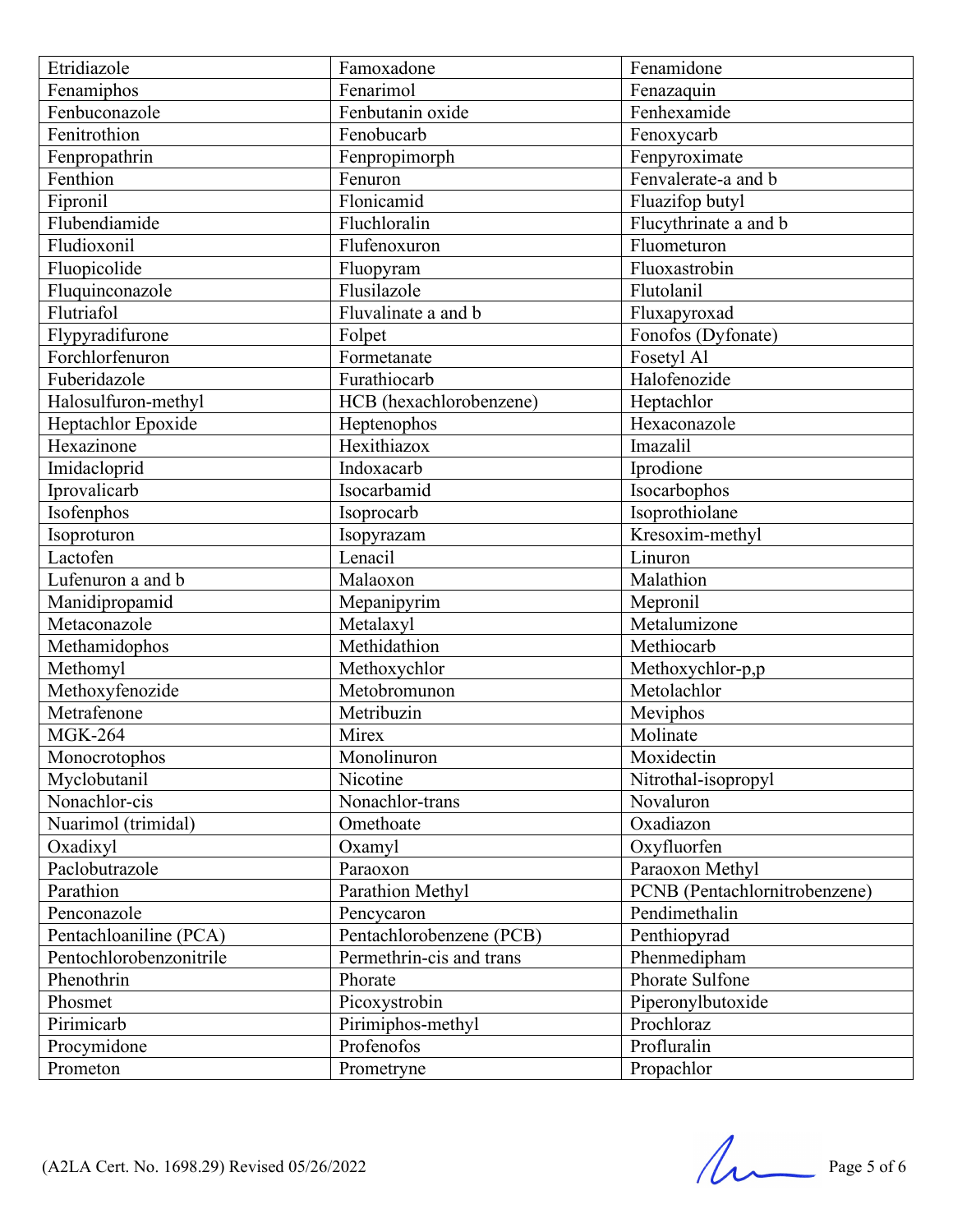| Propamocarb              | Propanil               | Propargite-a and b |
|--------------------------|------------------------|--------------------|
| Propham                  | Propiconazole (Tilt)   | Propoxur           |
| Propyzamide (Pronamide)  | Prothiofos (Tokuthion) | Pymetrozine        |
| Pyracarbolid             | Pyraclostrobin         | Pyraflufen-ethyl   |
| Pyrazophos               | Pyrethrins             | Pyridaben          |
| Pyridaphenthion          | Pyrimethanil           | Pyriproxifen       |
| Quinalphos               | Quinoxyfen             | Rotenone           |
| Siduron A                | Siduron B              | Simazine           |
| Simetryn                 | Spinetoram             | Spinosyn A         |
| Spinosyn D               | Spirodiclofen          | Spiromesifen       |
| Spirotetramate           | Spiroxamine            | Sulfotep           |
| Sulfoxaflor              | Sulprofos (Bolstar)    | Tebuconazole       |
| Tebufenozide             | Tebufenpyrad           | Tebuthiuron        |
| Tecnazene $(2,3,5,6$ -   | Teflubenzuron          | Tefluthrin         |
| tetrachloronitrobenzene) |                        |                    |
| Temephos (Abate)         | Terbufos               | Terbuthylazine     |
| Tetrachlorvinphos        | Tetraconazole          | Tetradifon         |
| Tetramethrin             | Thiabendazole          | Thiacloprid        |
| Thiamethoxam             | Thidiazuron            | Thiophanate methyl |
| Tolclofos-methyl         | Triadimefon            | Triadimenol        |
| Triallate                | Triazophos             | Tribufos (DEF 6)   |
| Trichlorfon              | Tricyclazole           | Trifloxystrobin    |
| Triflumizole             | Triflumuron            | Trifluralin        |
| Triforine                | Vinclozolin            | Zoxamide           |

(A2LA Cert. No. 1698.29) Revised  $05/26/2022$  Page 6 of 6